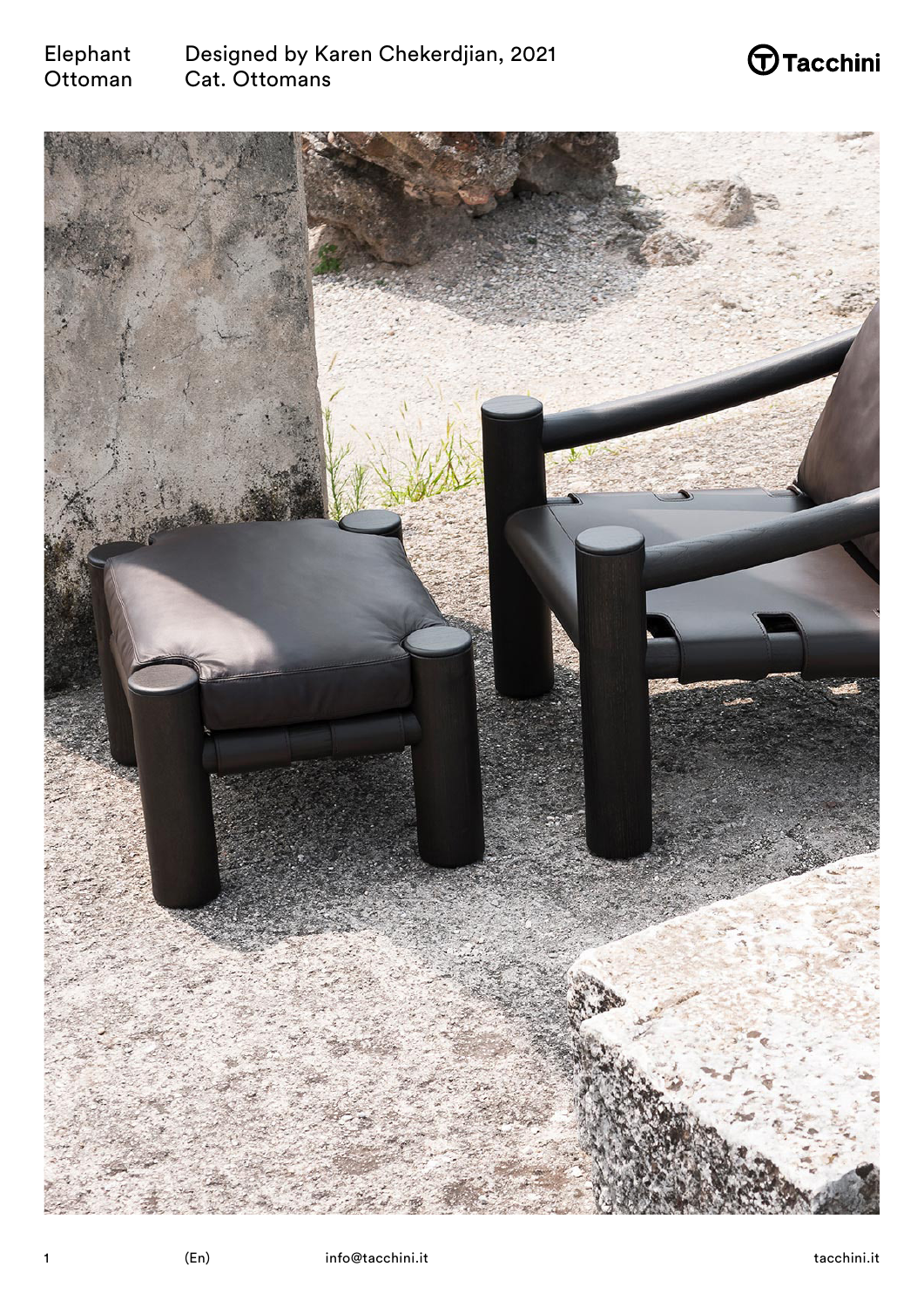

Elephant Ottoman

Designer: Karen Chekerdjian Year: 2021

Two tusks extend harmoniously outwards. Four legs anchor the chair to the ground, conveying a feeling of strength and power. A comfortable and majestic elephant that is ready to welcome anyone who trusts him. Clear lines and primitive volumes are combined with fine cabinet-making in this iconic chair by Lebanese designer Karen Chekerdjian. Elephant's base is made of turned solid wood, worked and polished to the touch. The frame is made of handcrafted leather, with a very comfortable goose-down padded cushion. Available in tan leather or dark brown, it can be accompanied by an ottoman. Designed with longevity and sustainability in mind, it is suitable for any type of environment.t

Developed by Tacchini in Italy

Dimensions (cm)

Cod. OELE62

Cod. OELE72



W 62 D 50 cm H 36,5 cm



W 72 D 90,2 cm H 66 cm H seat 33,2 cm

CAD Files: 3D (.dwg, .3ds) 2D (.dwg)

Download CAD files at tacchini.it/ en/downloads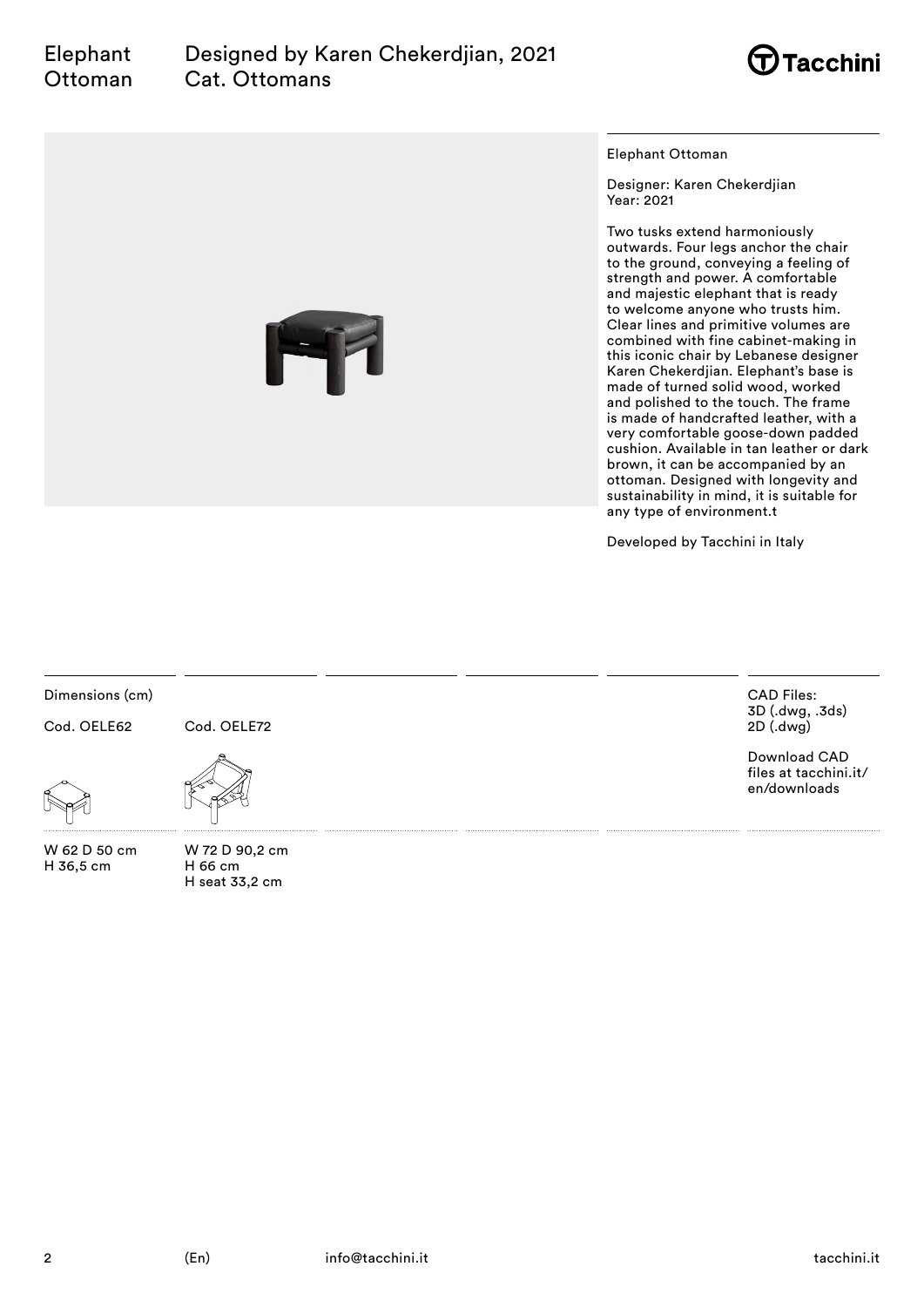

### Materials description

Structure: open pore T134 walnut stained ash or open pore T122 anthracite stained ash.

Padding: goose down.

Upholstery: load-bearing leather structure and cushion covered in leather. Not removable.

## Structure





T134 Walnut

T122 Anthracite Grey

### Suggested upholsteries



Guarana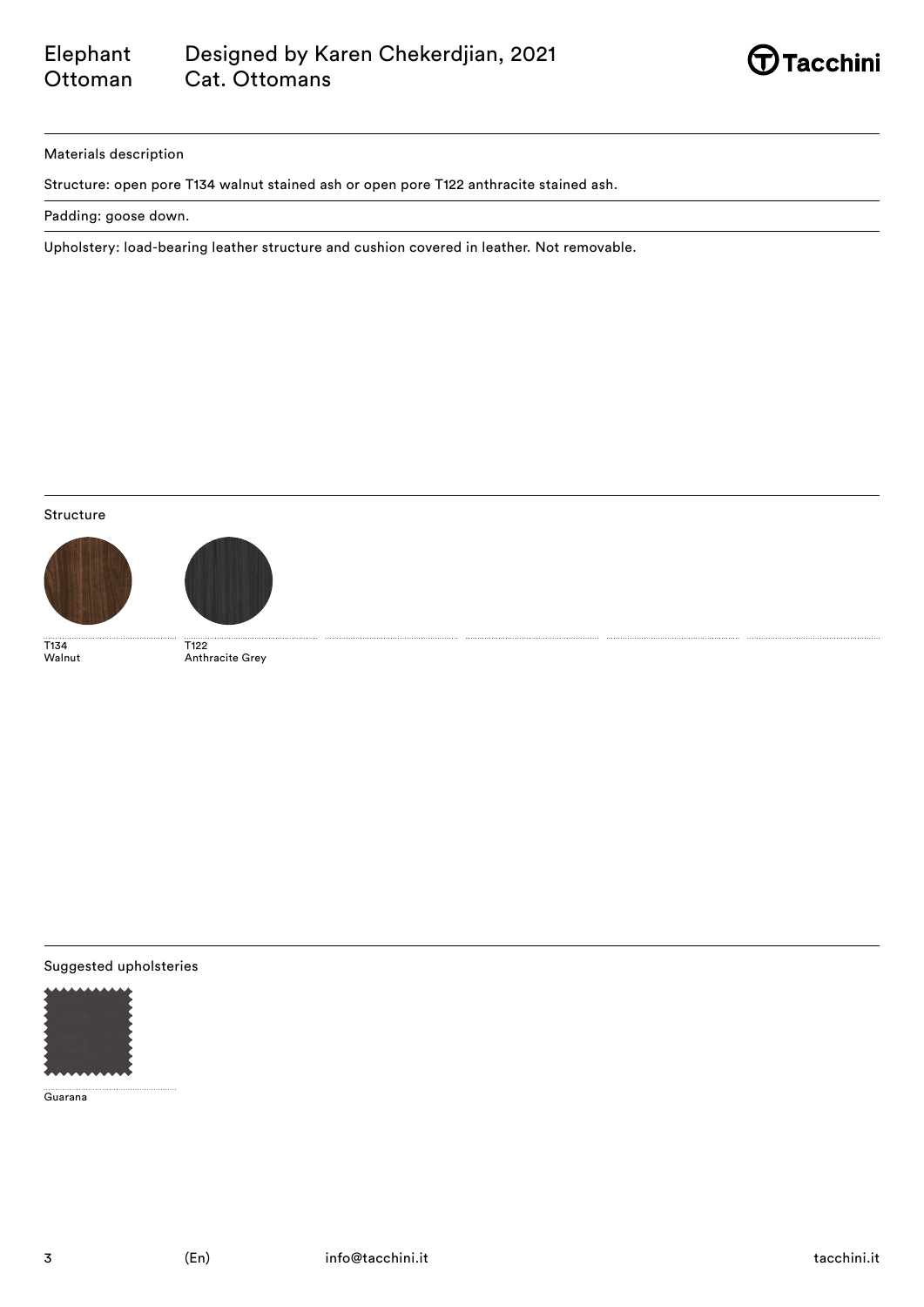

#### Materials informations



#### Wood

Wood is a renewable raw material. All products derived from wood, such as for example plywood, have the advantage of being able to be machined more easily than wood and do not deform. The timber we use – solid or plywood – comes mainly from European and Russian forests and is seasoned to specific values of humidity with tests. Moot of the structures of the products in the collection have a frame in solid pine or ash, or in beech or poplar plywood.

### Polyurethane

Flexible expanded polyurethane is a solid elastic polymeric material with open cell structure. It is a non-toxic material and above all free from ozone-damaging components. Production and processing of the polyurethane we use meet the objectives of the new policy of ensuring the protection of human health and of the environment. We focus in particular on the choice and use of the types of density of polyurethane suitable for preserving over the years the features of load capacity, elasticity and resilience. For products used in public spaces flame-retardant expanded polyurethane is chosen, tested and certified according to international regulations.

| Feather    | 43% |
|------------|-----|
| Upholstery | 32% |
| Ash        | 25% |
|            |     |

#### Recyclability

All Split elements are 100% recyclable when fully separated. Tacchini undertakes on-going research and development, with efforts made to introduce products which are a perfect combination of function and safety without jeopardizing the final design of the same articles. During production attempts are made to minimize noise and emission levels and to reduce rejects as far as possible. All the single materials which make up the production process, once disassembled, can be reused several times, maintaining a high quality standard.

### Packaging

Split element is dispatched already assembled. It is protected by tissue paper and cellophane to protect the covering from dust and direct contact with the cardboard. The product is packed in rigid cardboard boxes suitable for world export. Manufacture of the packaging observes the criteria for recovery both as recycling and energy recovery and composting.

Once a product reaches the end of its life cycle it has to be eliminated. To discover more about Tacchini environmental policy please visit: www.tacchini.it